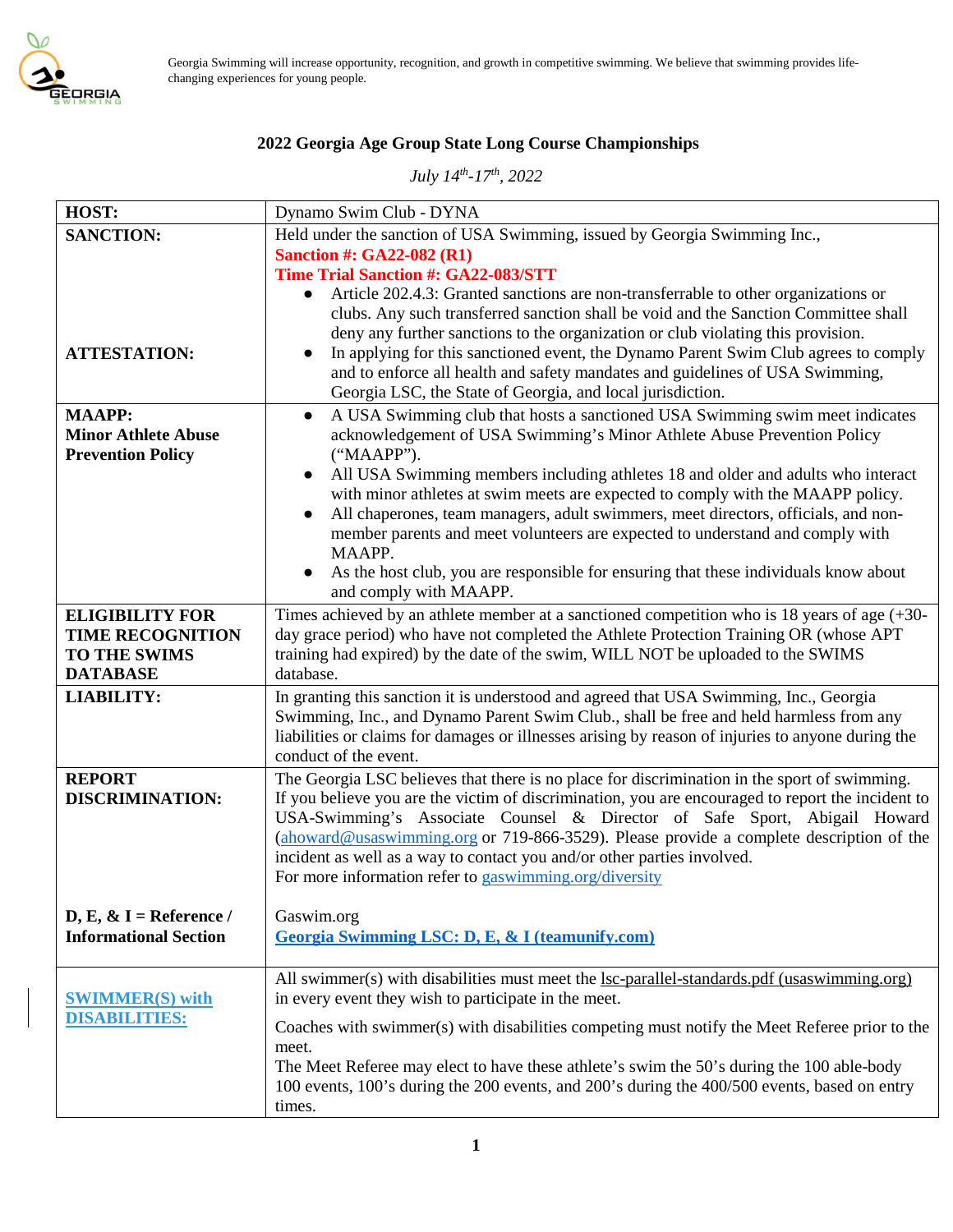| <b>MEET DIRECTOR:</b>                | Sydney Pepper- sydney@dynamoswimclub.com                                                                                                                                                                                                                                                                                                                                                                                                                                                               |                                                                                                                                                                                                                                                                                                                                                                                                                                                   |                    |                    |  |  |
|--------------------------------------|--------------------------------------------------------------------------------------------------------------------------------------------------------------------------------------------------------------------------------------------------------------------------------------------------------------------------------------------------------------------------------------------------------------------------------------------------------------------------------------------------------|---------------------------------------------------------------------------------------------------------------------------------------------------------------------------------------------------------------------------------------------------------------------------------------------------------------------------------------------------------------------------------------------------------------------------------------------------|--------------------|--------------------|--|--|
| <b>MEET REFEREE:</b>                 |                                                                                                                                                                                                                                                                                                                                                                                                                                                                                                        | Ed Saltzman swimsalt@bellsouth.net                                                                                                                                                                                                                                                                                                                                                                                                                |                    |                    |  |  |
| <b>ADMIN REFEREE:</b>                | Eric B. Pingel epingel.usaswimming@gmail.com                                                                                                                                                                                                                                                                                                                                                                                                                                                           |                                                                                                                                                                                                                                                                                                                                                                                                                                                   |                    |                    |  |  |
| <b>STARTER:</b>                      | Martin Chen                                                                                                                                                                                                                                                                                                                                                                                                                                                                                            |                                                                                                                                                                                                                                                                                                                                                                                                                                                   |                    |                    |  |  |
| <b>STROKE AND TURN:</b>              | Clarice Wasmuth                                                                                                                                                                                                                                                                                                                                                                                                                                                                                        |                                                                                                                                                                                                                                                                                                                                                                                                                                                   |                    |                    |  |  |
| <b>ADMIN OFFICIAL:</b>               | Cheryl Loprinzo - cheryl.loprinzo@comcast.net                                                                                                                                                                                                                                                                                                                                                                                                                                                          |                                                                                                                                                                                                                                                                                                                                                                                                                                                   |                    |                    |  |  |
| <b>FACILITY:</b><br><b>SCHEDULE:</b> | Georgia Tech McAuley Aquatic Center<br>750 Ferst Drive NW Atlanta, GA 30332<br>404-385-7529<br>This facilities competition pool is a 10 lane, 50 Meter pool with Colorado timing and<br>scoreboard. The competition course has been certified in accordance with 104.2.2C(4). The<br>certification is on file with USA Swimming, Inc., and Georgia Swimming, Inc. The pool depth<br>at the start end equals 9 feet and turn end depth equals 9 feet.<br>8 warm-up lanes will be available.             |                                                                                                                                                                                                                                                                                                                                                                                                                                                   |                    |                    |  |  |
|                                      | <b>Session</b>                                                                                                                                                                                                                                                                                                                                                                                                                                                                                         |                                                                                                                                                                                                                                                                                                                                                                                                                                                   |                    | <b>Start</b>       |  |  |
|                                      |                                                                                                                                                                                                                                                                                                                                                                                                                                                                                                        |                                                                                                                                                                                                                                                                                                                                                                                                                                                   | Warm-up            |                    |  |  |
|                                      | Thursday<br>Friday, Saturday, Sunday                                                                                                                                                                                                                                                                                                                                                                                                                                                                   | 11-14 Timed Finals<br>11-14 Prelims                                                                                                                                                                                                                                                                                                                                                                                                               | 3:00 PM<br>7:30 AM | 4:00 PM<br>9:00 AM |  |  |
|                                      | Friday, Saturday                                                                                                                                                                                                                                                                                                                                                                                                                                                                                       | 11-14 Finals                                                                                                                                                                                                                                                                                                                                                                                                                                      | 5:00 PM            | 6:00 PM            |  |  |
|                                      | Sunday                                                                                                                                                                                                                                                                                                                                                                                                                                                                                                 | 11-14 Finals                                                                                                                                                                                                                                                                                                                                                                                                                                      | 4:30 PM            | 5:30 PM            |  |  |
|                                      | Friday, Saturday, Sunday                                                                                                                                                                                                                                                                                                                                                                                                                                                                               | 10&U Timed Finals, JOS                                                                                                                                                                                                                                                                                                                                                                                                                            | 1:00 PM            | 2:00 PM            |  |  |
| <b>MEET FORMAT:</b>                  | <b>10 &amp; Under</b>                                                                                                                                                                                                                                                                                                                                                                                                                                                                                  |                                                                                                                                                                                                                                                                                                                                                                                                                                                   |                    |                    |  |  |
|                                      | All events will be conducted as timed finals.<br>All 400 Free events will be deck-seeded after positive check-in (see "Check-in).<br>All heats of all races, except for 50s, will be started at the diving well end of the pool.<br>All heats of all 50s will be started at the scoreboard end of the pool.<br><u>11-14</u><br>All events will be conducted as prelim/finals, except for the 11-12 200s of stroke<br>(back, breast and fly), and all 400 free, 400IM, and 800/1500 free, which will be |                                                                                                                                                                                                                                                                                                                                                                                                                                                   |                    |                    |  |  |
|                                      | contested as timed finals according to procedures described below.<br>• 11-12 200 Breast, 200 Back and 200 Fly: will be contested as timed finals. All heats<br>will be contested during prelims, except the fastest heat in each gender, which will<br>swim during finals. The 11-12s of stroke will be seeded after positive check-in (see<br>"Check-in").<br>• 400 Free: will be deck-seeded after positive check-in; all heats will be contested                                                   |                                                                                                                                                                                                                                                                                                                                                                                                                                                   |                    |                    |  |  |
|                                      | during prelims, fastest to slowest, except the fastest checked-in heat in each gender/age<br>group, which will be contested during finals. Meet Ref, Manager and GA Age Group<br>Chair reserve the right to swim this event 2 swimmers per lane after a review of<br>entries.                                                                                                                                                                                                                          |                                                                                                                                                                                                                                                                                                                                                                                                                                                   |                    |                    |  |  |
|                                      | • 400 IM: will be deck-seeded after positive check-in; all heats will be contested during<br>prelims, fastest to slowest, except the fastest checked-in heat in each gender/age group,<br>which will be contested during finals.                                                                                                                                                                                                                                                                       |                                                                                                                                                                                                                                                                                                                                                                                                                                                   |                    |                    |  |  |
|                                      |                                                                                                                                                                                                                                                                                                                                                                                                                                                                                                        | • 800/1500 Free: will be deck-seeded after positive check-in; all heats will be<br>contested during the afternoon 'session 1'. All heats will be swum in the same course,<br>seeded fastest to slowest and alternating 1 heat of each event (event #1 heat 1, event #2)<br>heat 1, event #3 heat 1, event #4 heat 1, event #1 heat 2, etc.). Heats might be<br>combined at the discretion of the meet referee and meet manager. Meet Ref, Manager |                    |                    |  |  |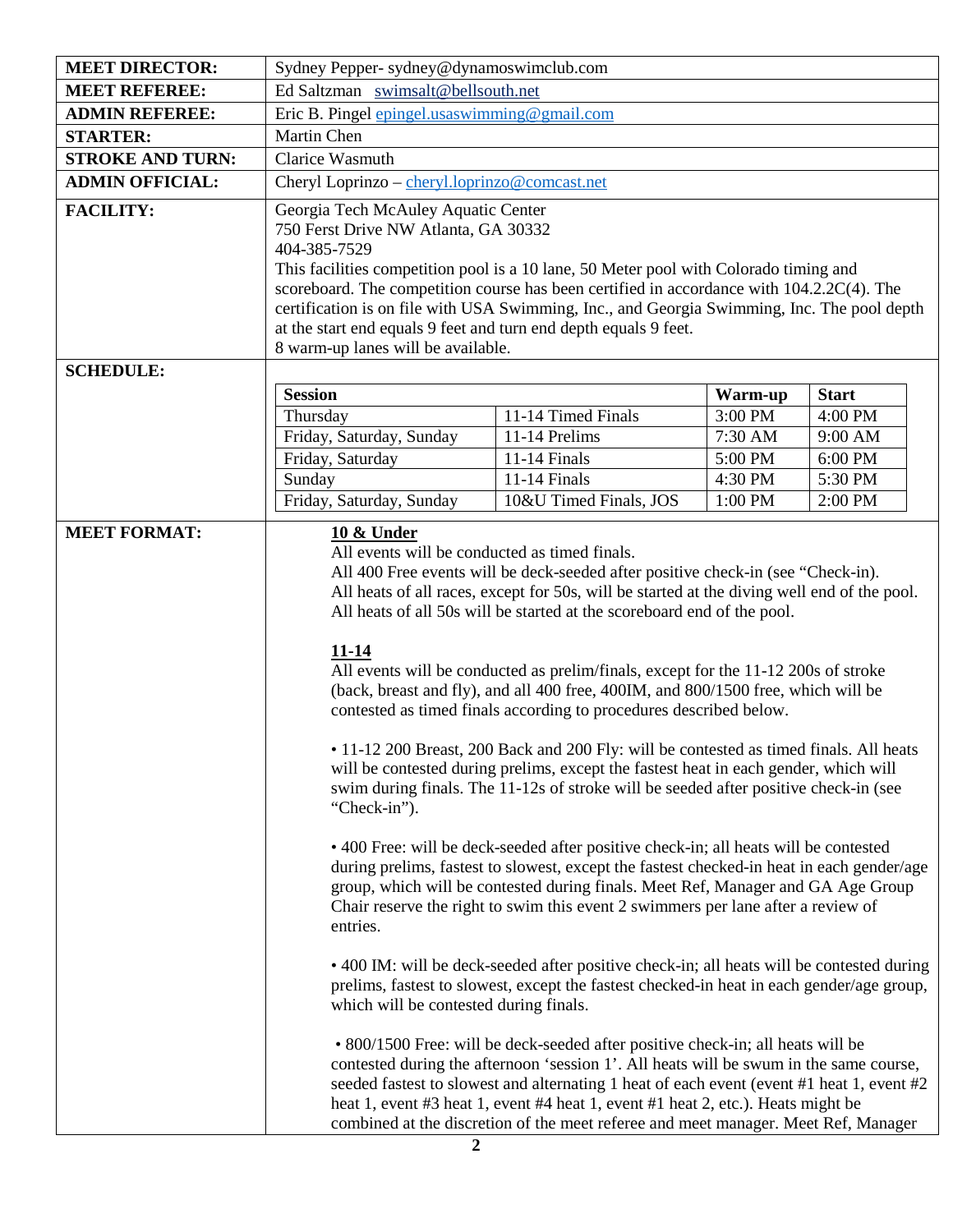|                     | and GA Age Group Chair reserve the right to swim this event 2 swimmers per lane                                                                                                                                                                                                                                                                                                                                                    |
|---------------------|------------------------------------------------------------------------------------------------------------------------------------------------------------------------------------------------------------------------------------------------------------------------------------------------------------------------------------------------------------------------------------------------------------------------------------|
|                     | after a review of entries.                                                                                                                                                                                                                                                                                                                                                                                                         |
|                     | It is up to the meet host if Chase Starts will be run during the preliminary<br>sessions, with odd heats starting at the diving well end and even heats starting at<br>the scoreboard end of the pool, except for 50s - all heats of all 50s will start at the<br>scoreboard end of the pool. If chase starts are used all preliminary session events will<br>be seeded fastest to slowest.                                        |
|                     |                                                                                                                                                                                                                                                                                                                                                                                                                                    |
|                     | $11 - 12$<br>There will be a Consolation Final (B) and a Championship Final (A), to be swam in<br>that order. In the event of a "no show" in the A final after a full B final, alternates will<br>be allowed to swim as exhibition to fill the heat.                                                                                                                                                                               |
|                     | <b>13-14</b> There will be a Bonus Final (C), a Consolation Final (B), and a Championship<br>Final (A), to will be swam in that order $(C, B, A)$ In the event of a "no show" in either<br>the B or A final after a full C final, alternates will be allowed to swim as exhibition to<br>fill the heat. Relays All relays will be conducted as timed final events.                                                                 |
|                     | ALL RELAYS will be swum during prelim sessions. The 400 Freestyle and 400<br>Medley Relays will be seeded after positive check-in (see "Check-In).                                                                                                                                                                                                                                                                                 |
|                     | <u>11-14 JOs</u><br>All events marked as "JO Timed Finals" will be swam in the afternoon and will NOT<br>be scored. At the discretion of meet management, JO events might be swum as chase<br>starts. If chase starts are utilized, the odd heats will start in the diving well end and the<br>even heats will start in the scoreboard end, with all 50s starting by the scoreboard end<br>and events will be seeded fast to slow. |
|                     | All JO Events 200 and longer might be limited to the fastest 3 heats per event at the<br>discretion of meet management, if deemed necessary due to timeline.                                                                                                                                                                                                                                                                       |
| <b>ENTRY FEES:</b>  | <b>IND EVENT FEE: \$12</b><br>$\bullet$                                                                                                                                                                                                                                                                                                                                                                                            |
|                     | <b>EVENT-LATE ENTRIES: \$24/event</b><br>$\bullet$                                                                                                                                                                                                                                                                                                                                                                                 |
|                     | RELAYS: \$21/event<br>$\bullet$                                                                                                                                                                                                                                                                                                                                                                                                    |
|                     | <b>LATE RELAYS: \$42</b>                                                                                                                                                                                                                                                                                                                                                                                                           |
|                     | TIME TRIALS: \$24 / EVENT<br>$\bullet$                                                                                                                                                                                                                                                                                                                                                                                             |
|                     | FACILITY SURCHARGE: \$21/Swimmer                                                                                                                                                                                                                                                                                                                                                                                                   |
|                     | GA SWIM TRAVEL SURCHARGE: \$3/Swimmer                                                                                                                                                                                                                                                                                                                                                                                              |
|                     | Ga travel surcharge applies to all non-Georgia LSC registered swimmers: \$6/Swimmer                                                                                                                                                                                                                                                                                                                                                |
| <b>ELIGIBILITY:</b> | <b>OPEN</b> to all USA-registered swimmers and teams. Dynamo Parent Swim Club will not allow                                                                                                                                                                                                                                                                                                                                       |
|                     | unregistered swimmers, coaches, officials, or teams to participate in this meet. No swimmer                                                                                                                                                                                                                                                                                                                                        |
|                     | will be permitted to compete unless the swimmer is a member in as provided in Article 302.                                                                                                                                                                                                                                                                                                                                         |
| <b>ENTRIES:</b>     | 11-14 Swimmers may swim a maximum of 3 individual events per day, 10&unders may swim                                                                                                                                                                                                                                                                                                                                               |
|                     | a maximum of 4 events per day. Deck entries can be made with the clerk of course up to 30                                                                                                                                                                                                                                                                                                                                          |
|                     | minutes before the start of the session.                                                                                                                                                                                                                                                                                                                                                                                           |
|                     | -Bonus swims: Swimmers who have qualified for an event in any preliminary or timed final                                                                                                                                                                                                                                                                                                                                           |
|                     | $(10\&U)$ session may swim three bonus events during the meet, in the 50m, 100m or 200m<br>events (400 meter and above events cannot be a bonus swim option). Bonus swims can be                                                                                                                                                                                                                                                   |
|                     | used on any day. Bonus events count towards the daily event limit and must be designated as                                                                                                                                                                                                                                                                                                                                        |
|                     | such on the entry.                                                                                                                                                                                                                                                                                                                                                                                                                 |
|                     | Bonus swims must be marked as such on the event file. Failure to do so will result in the                                                                                                                                                                                                                                                                                                                                          |
|                     | automatic removal of a swimmer from the bonus event.                                                                                                                                                                                                                                                                                                                                                                               |
|                     | -Time Trial events will be included in daily individual event limits. Deck entries can be made                                                                                                                                                                                                                                                                                                                                     |
|                     | with the clerk of course up to 30 minutes before the start of the session.                                                                                                                                                                                                                                                                                                                                                         |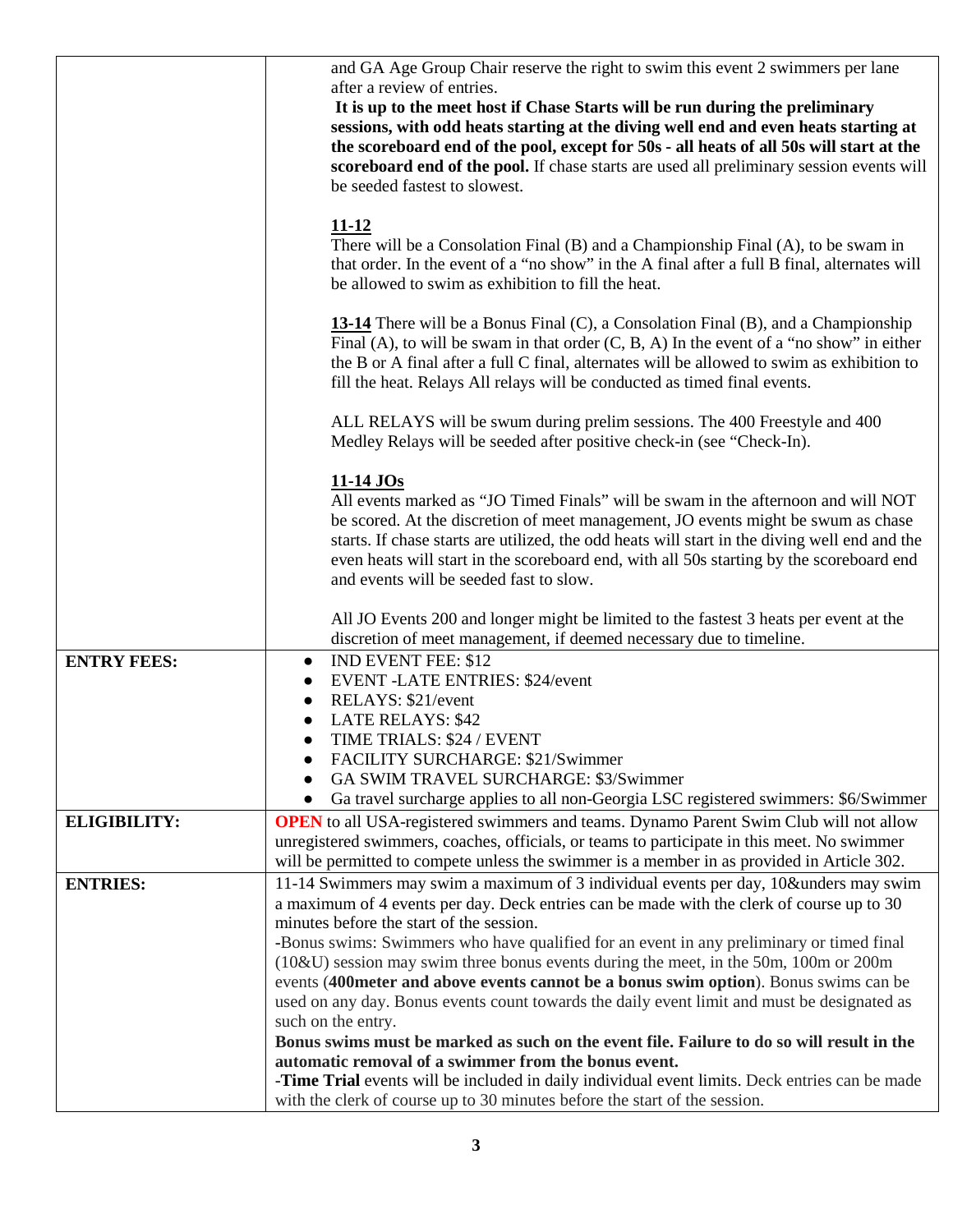| <b>CHECK IN</b><br><b>CLERK of COURSE</b> | In order to be seeded into the deck-seeded events, swimmers must check-in with the Clerk of<br>Course by the times shown below. The Clerk of Course will close for event check-in at the<br>following times:<br>Thursday Afternoon (1500/800 Free): 3:30 PM<br>$\bullet$<br>Friday morning<br>$\bullet$<br>11-12 200 Back: 7:45AM<br>$\circ$<br>o 400 Free Relays: 7:45AM<br>11-14 400 IM: 8:30AM<br>$\circ$<br>Saturday morning<br>11-12 200 Breast: 7:45AM<br>$\circ$<br>400 Medley Relays: 7:45AM<br>$\circ$<br>Sunday morning<br>11-12 200 Fly: 7:45AM<br>$\circ$                                                                                                                                                                                                                                                                                                                                                                                                                                                                                                                                                                                                                                                                                                                                                                                                                                                                                                                                                                                                                                                                                                                                                                                                                                                                                                                                                                                                                                                                                                                                                    |
|-------------------------------------------|--------------------------------------------------------------------------------------------------------------------------------------------------------------------------------------------------------------------------------------------------------------------------------------------------------------------------------------------------------------------------------------------------------------------------------------------------------------------------------------------------------------------------------------------------------------------------------------------------------------------------------------------------------------------------------------------------------------------------------------------------------------------------------------------------------------------------------------------------------------------------------------------------------------------------------------------------------------------------------------------------------------------------------------------------------------------------------------------------------------------------------------------------------------------------------------------------------------------------------------------------------------------------------------------------------------------------------------------------------------------------------------------------------------------------------------------------------------------------------------------------------------------------------------------------------------------------------------------------------------------------------------------------------------------------------------------------------------------------------------------------------------------------------------------------------------------------------------------------------------------------------------------------------------------------------------------------------------------------------------------------------------------------------------------------------------------------------------------------------------------------|
|                                           | 11-14 400 Free: 9:00 AM<br>$\circ$<br>Sunday Afternoon<br>$\circ$<br>10&U 400 Free: 2:00pm                                                                                                                                                                                                                                                                                                                                                                                                                                                                                                                                                                                                                                                                                                                                                                                                                                                                                                                                                                                                                                                                                                                                                                                                                                                                                                                                                                                                                                                                                                                                                                                                                                                                                                                                                                                                                                                                                                                                                                                                                               |
| <b>ENTRY SUBMISSION:</b>                  | ENTRY DEADLINE: Date: July 7 <sup>th</sup> , Time: 6:00pm cheryl.loprinzo@comcast.net<br>Submit entries using Hy-Tek team manager. Entries must include the USA Swimming Club<br>Code and each swimmer's USA Swimming number, first and last name, age, and seeding time<br>for each event entered.                                                                                                                                                                                                                                                                                                                                                                                                                                                                                                                                                                                                                                                                                                                                                                                                                                                                                                                                                                                                                                                                                                                                                                                                                                                                                                                                                                                                                                                                                                                                                                                                                                                                                                                                                                                                                      |
| <b>RULES:</b>                             | Tech Suit Restriction for 12-and-Under Swimmers: 102.8 SWIMWEAR .1 Design<br>https://www.usaswimming.org/news/2020/08/24/tech-suit-restriction-for-12-and-under-<br>swimmers<br>F. No Technical Suit may be worn by any 12 & Under USA Swimming athlete member in<br>competition at any Sanctioned, Approved or Observed meet.<br>1) A Technical Suit is one that has the following components:<br>a. Any suit with any bonded or taped seams regardless of its fabric or silhouette; or<br>b. Any suit with woven fabric extending past the hips.<br>(Note: WOVEN FABRIC-A suit with woven fabric and sewn seams that does not extend<br>below the hips is permitted.)<br>(Note: KNIT FABRIC-A suit with knit fabric and sewn seams not extending below the knees<br>is permitted.)<br>This rule is in effect for all USA Swimming competitions in the United States, so<br>any manufacturer or vendor selling a suit in the United States is subject to the above rule. No<br>Technical Suits may be worn by any 12-Under USA Swimming athlete member in competition<br>at any Sanctioned, Approved or Observed meet.<br><b>Current USA Swimming Rules, including the Minor Athlete Abuse Prevention Policy</b><br>("MAAPP"), will govern this meet.<br>Use of audio or visual recording devices, including a cell phone, is not permitted in changing<br>areas, behind the blocks (Including warm-up, warm-down, and Competition), rest rooms or<br>locker rooms.<br>Any swimmer entered in the meet, must be certified by a USA Swimming member-coach as<br>being proficient in performing a racing start or must start each race from within the water.<br>When unaccompanied by a member coach, it is the responsibility of the swimmer or the<br>swimmer's legal guardian to ensure compliance with this requirement.<br><b>Deck changes are prohibited.</b> (Defined as changing, in whole or in part, into or out of a<br>swimsuit when wearing just one suit in an area other than a permanent or temporary locker<br>room, bathroom, changing room or other space designated for changing purposes). Swimmers |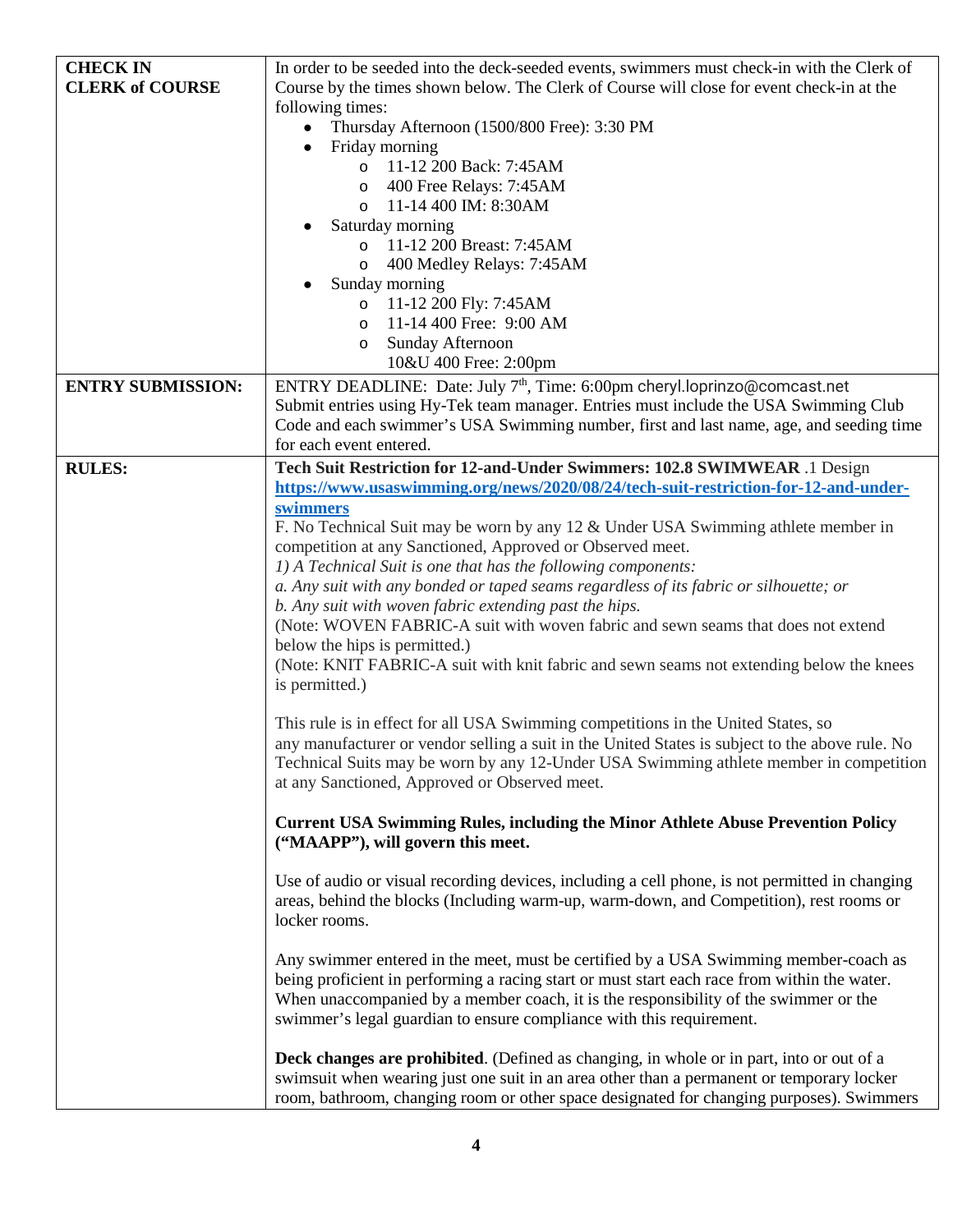|                                                      | participating in deck changing could be subject to removal from further competition in the<br>meet.                                                                                                                                                                                                                                                                                                                                                                                                                                                                                                                                                                                                   |
|------------------------------------------------------|-------------------------------------------------------------------------------------------------------------------------------------------------------------------------------------------------------------------------------------------------------------------------------------------------------------------------------------------------------------------------------------------------------------------------------------------------------------------------------------------------------------------------------------------------------------------------------------------------------------------------------------------------------------------------------------------------------|
|                                                      | On deck registrations will not be permitted during this event.                                                                                                                                                                                                                                                                                                                                                                                                                                                                                                                                                                                                                                        |
|                                                      | Operation of a drone, or any other flying apparatus, is prohibited over the venue (pools,<br>athlete/coaches' areas, spectator areas and open ceiling locker rooms) any time athletes,<br>coaches, officials and /or spectators are present. Exceptions may be granted with prior written<br>approval by the Program Operations Vice Chair, Program & Events Committee Chair, or<br>designee.                                                                                                                                                                                                                                                                                                         |
|                                                      | All referees, starters, administrative officials, chief judges, and stroke and turn judges, serving<br>in an official capacity in a sanctioned event, must be non-athlete members of USA Swimming<br>or members of other FINA-member organizations. All meet directors for meets sanctioned by<br>USA Swimming must be members of USA Swimming. Except for coaches accompanying<br>athletes participating under the provisions of 202.9 or USA Swimming's "open border" policy,<br>all persons acting in any coaching capacity in a sanctioned event must be coach members of<br><b>USA</b> Swimming.                                                                                                 |
|                                                      | Photos and videos may be taken of swimmers during the meet by parents or a professional<br>photographer retained by the host club. All participants agree to be filmed or photographed by<br>photographers designated by the meet host and to allow the meet host the right to use names,<br>pictures, likenesses, and biographical information before, during, or after the period of<br>participation in Georgia Swimming competitions to promote swimming and meets hosted by<br>the meet organizer. If you do not wish to have your child(ren) photographed, you may<br>withdraw your consent by informing the Meet Director before the start of the first day of the<br>meet.                    |
|                                                      | Swimmers participating under the provisions of 202.9 or USA Swimming's "open border"<br>policy must be under the supervision of their own coach or a USA Swimming member coach.<br>The Meet Director or Meet Referee may assist the swimmer in deciding for such supervision,<br>but it is the swimmer's responsibility to make such arrangements prior to the start of the meet.                                                                                                                                                                                                                                                                                                                     |
| <b>COACHES:</b><br><b>COACHES MEETING:</b>           | Coaches will be required to sign in and show their USA Swimming coaches registration card<br>or DECK PASS for verification that all certifications are current.<br>Wednesday, July 13th, 2022 via zoom.                                                                                                                                                                                                                                                                                                                                                                                                                                                                                               |
| <b>OFFICIALS:</b>                                    | Dynamo Parent Swim Club welcomes visiting officials and apprentices and will appreciate<br>help in officiating this competition. There will be an official's meeting 60 minutes prior to the<br>start of each session. The official's uniform will consist of a white polo collared shirt, navy<br>blue shorts ( <b>prelims only</b> ), skirts or slacks with white socks and shoes. For finals, please wear<br>long pants or skirt. All officials must present at check in, their current LSC Officials<br>Certification Card; OR a recently completed Apprentice Form; AND proof of current USA<br>Swimming Non-Athlete membership. Credentials may be required for deck access and<br>hospitality. |
|                                                      | Officials or apprentices requesting certain positions may contact the Meet Referee as early as<br>possible prior to the meet. Note that apprenticing as a Starter will not be allowed at this meet.                                                                                                                                                                                                                                                                                                                                                                                                                                                                                                   |
|                                                      | Note: This will be an OQM for N2 advancement or renewal and N3 S&T only. If<br>interested in being evaluated, please complete the Application to work the meet:<br>https://www.eSurveysPro.com/Survey.aspx?id=bf38e4ea-bf58-4765-9f56-3ea242c9515f                                                                                                                                                                                                                                                                                                                                                                                                                                                    |
| <b>MEET</b><br><b>COMMITTEE/MEET</b><br><b>JURY:</b> | The Meet Committee / Meet Jury shall be established during the coaching meeting or prior to<br>the competition and shall consist of the Meet Director, Meet Referee, 2 Coaches, and 1 athlete<br>member, as appropriate. As defined in the Official Glossary<br>(2022 USA Swimming Rulebook)                                                                                                                                                                                                                                                                                                                                                                                                          |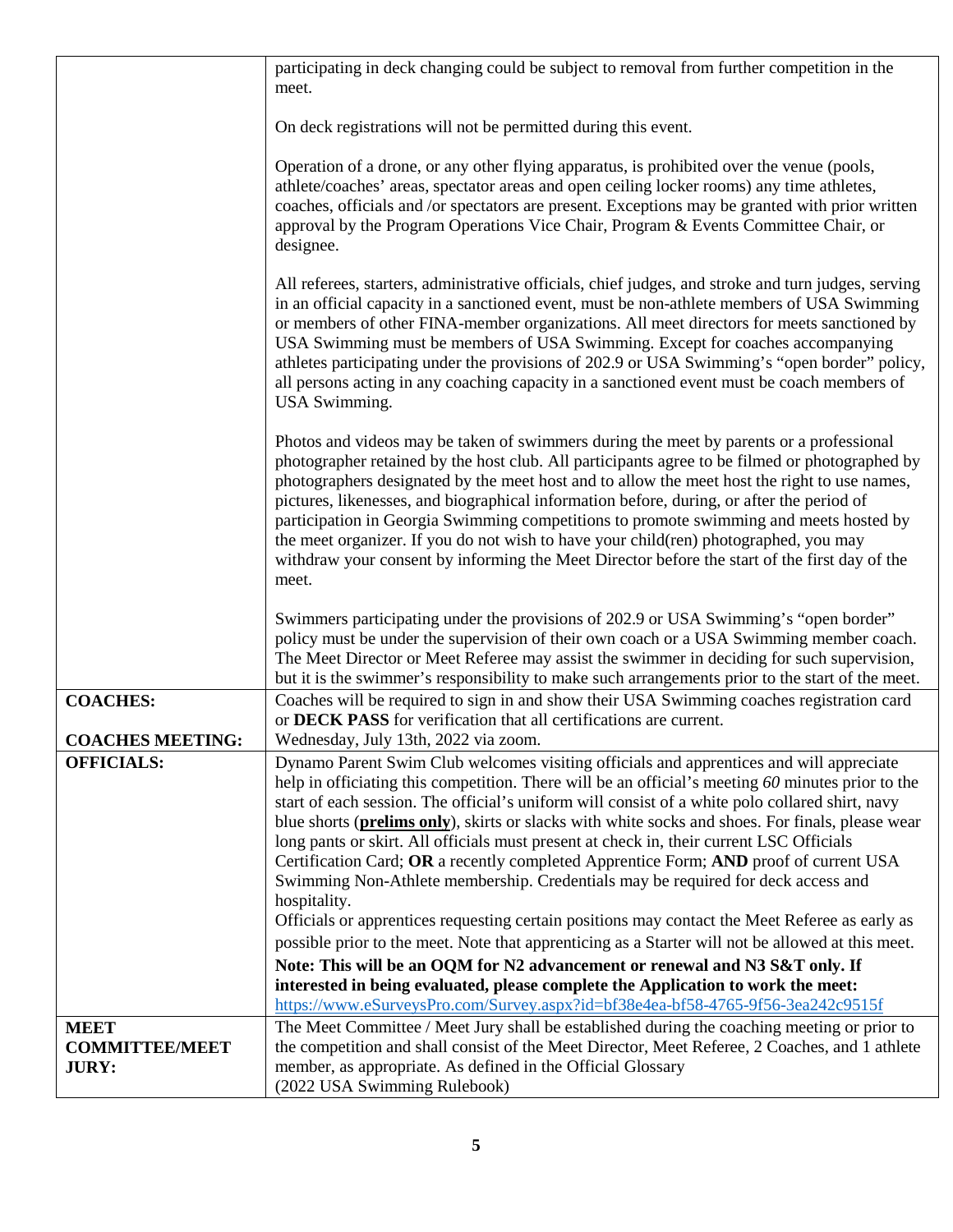| <b>AWARDS:</b>                    | Medals will be awarded in each individual event for places 1st through 3rd, and ribbons<br>$\bullet$<br>4th through 10th.<br>Medals will be awarded in each relay event for places 1st through 3rd.<br>$\bullet$<br>An award will be presented to the most outstanding swimmer (top individual scorer), male<br>and female, in each age group (10&U, 11-12, 13-14).<br>The three highest scoring teams in each division will receive awards. These awards will be                                                                                                                                                                                                                                                                                                                                                                                                                                                                                                                                                                                                                                                                                                                                                      |
|-----------------------------------|------------------------------------------------------------------------------------------------------------------------------------------------------------------------------------------------------------------------------------------------------------------------------------------------------------------------------------------------------------------------------------------------------------------------------------------------------------------------------------------------------------------------------------------------------------------------------------------------------------------------------------------------------------------------------------------------------------------------------------------------------------------------------------------------------------------------------------------------------------------------------------------------------------------------------------------------------------------------------------------------------------------------------------------------------------------------------------------------------------------------------------------------------------------------------------------------------------------------|
|                                   | announced following the conclusion of the last finals session of the meet. For this meet,<br>teams will be assigned to one of three divisions based upon the number of registered<br>swimmers on each team as of the day before the 1 <sup>st</sup> day of the meet. The divisions will be:<br>Division I (Extra-Large): 451+ swimmers<br>$\bullet$<br>Division II (Large): 201-450 swimmers<br>Division III (Medium): 81-200 swimmers<br>$\bullet$<br>Division IV (Small): 1-80 swimmers<br>Any awards not picked up at the conclusion of the meet will be shipped at the request of                                                                                                                                                                                                                                                                                                                                                                                                                                                                                                                                                                                                                                  |
|                                   | that team C.O.D. Please remember to pick up your swimmers' awards at the end of the<br>meet to avoid incurring shipping charges.                                                                                                                                                                                                                                                                                                                                                                                                                                                                                                                                                                                                                                                                                                                                                                                                                                                                                                                                                                                                                                                                                       |
| <b>SCORING:</b>                   | Events will be scored to 20 places for all Age Groups (10&U, 11-12, 13-14); Relays will<br>$\bullet$<br>score to 20 places. Swimmers and relays that do not achieve the meet qualifying time in an<br>event cannot score points in that event.<br>Individual Events: 24-21-20-19-18-17-16-15-14-13-11-9-8-7-6-5-4-3-2-1<br>Relay Events: 48-42-40-38-36-34-32-30-28-26-22-18-16-14-12-10-8-6-4-2                                                                                                                                                                                                                                                                                                                                                                                                                                                                                                                                                                                                                                                                                                                                                                                                                       |
| <b>CONCESSIONS:</b>               | There will be concessions available for coaches and officials.                                                                                                                                                                                                                                                                                                                                                                                                                                                                                                                                                                                                                                                                                                                                                                                                                                                                                                                                                                                                                                                                                                                                                         |
| <b>GEORGIA WARM-UP</b><br>POLICY: | The Georgia Swimming approved warm-up guidelines will be followed for this meet. Warm-<br>up lane assignments will be posted at the pool. USA Swimming Certified Coaches must<br>supervise in the vicinity of all warm-up activities.<br>Refer www.gaofficials.org/documents > Sanctions                                                                                                                                                                                                                                                                                                                                                                                                                                                                                                                                                                                                                                                                                                                                                                                                                                                                                                                               |
| <b>GEORGIA SCR. RULE:</b>         | Refer www.gaofficials.org/documents > Sanctions                                                                                                                                                                                                                                                                                                                                                                                                                                                                                                                                                                                                                                                                                                                                                                                                                                                                                                                                                                                                                                                                                                                                                                        |
| <b>MISC. INFORMATION:</b>         | Zone Selection: Georgia Zone Team (amended 8/26/17)<br>Members for the Georgia Zone Team for the 11-12 and 13-14 age groups will be selected<br>$\bullet$<br>at this meet.<br>To be considered, athletes must electronically submit a Zone Application Form prior to the<br>meet and pay the application fee. The form, and all information, will be made available on<br>the Georgia Swimming website, www.gaswim.org.<br>The zone team will be selected using the following process:<br>1. There will be eight (8) swimmers selected for each of the 11-12 girls, 11-12 boys, 13-<br>14 girls and 13-14 boys age groups. There will also be six (6) disabled athletes selected<br>to the team: 3 males and 3 females.<br>The swimmers who finish the meet in the highest ranking amongst those who have applied for<br>the team in the 100 Free, 100 Back, 100 Breast and 100 Fly for each age group will be<br>selected as automatic qualifiers. In the case of a tie between two or more applicants in finals<br>for the highest spot in one of those events, the automatic spot on the Zone Team will be given<br>to the swimmer who had the fastest time in Prelims. It is possible for multiple 100's to be won |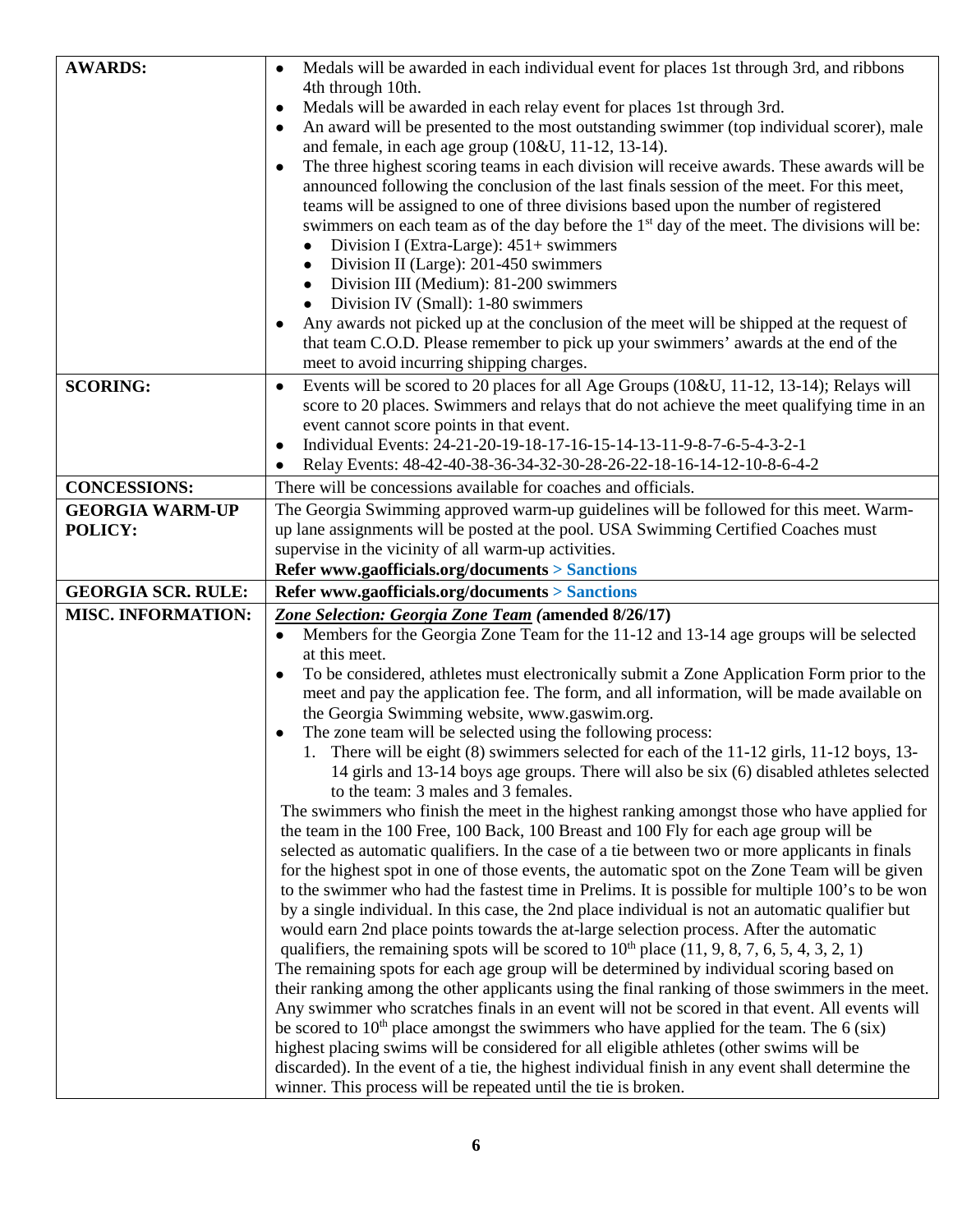### **Order of Events**

| <b>Session 1: Timed Final</b> |           | Thursday, July 14th, 2022<br>Warm-ups: 3:00PM |                     | Start: 4:00PM       |              |
|-------------------------------|-----------|-----------------------------------------------|---------------------|---------------------|--------------|
| Girls Event#                  | Age       | Event                                         | <b>Boys Event #</b> |                     | <b>Notes</b> |
|                               | $13 - 14$ | 800 Free                                      |                     | Timed Finals        |              |
|                               | $13 - 14$ | 1500 Free                                     |                     | <b>Timed Finals</b> |              |
|                               | $11 - 12$ | 800 Free                                      |                     | <b>Timed Finals</b> |              |
|                               | 11-12     | 800 Free                                      |                     | <b>Timed Finals</b> |              |

**Note 1:** events will be deck seeded after positive check-in (see "Check-In"). All heats will be swum in the same course, fastest to

slowest, alternating (1 heat of event #1, 1 heat of event #2, 1 heat of event #3, 1 heat of event #4, etc.)

|                                     |           | Friday, July 15th, 2022         |                     |                     |                      |
|-------------------------------------|-----------|---------------------------------|---------------------|---------------------|----------------------|
| <b>Session 2: Preliminary Heats</b> |           | Warm-ups: 7:30AM                |                     |                     | <b>Start: 9:00AM</b> |
| Girls Event #                       | Age       | Event                           | <b>Boys Event #</b> |                     | <b>Notes</b>         |
| 5.                                  | 12&U      | 400 Free Relay                  | 6                   | <b>Timed Finals</b> |                      |
|                                     | 14&U      | 400 Free Relay                  | 8                   | <b>Timed Finals</b> | 6                    |
|                                     |           | <b>*Break- 3 Minute Minimum</b> |                     |                     |                      |
| 9                                   | $11 - 12$ | 200 Back                        | 10                  | <b>Timed Finals</b> | 2                    |
| 11                                  | $13 - 14$ | 200 Breast                      | 12                  | Prelims             |                      |
| 13                                  | $11 - 12$ | 100 Breast                      | 14                  | Prelims             |                      |
| 15                                  | $13 - 14$ | $100$ Fly                       | 16                  | Prelims             |                      |
| 17                                  | $11 - 12$ | $50$ Fly                        | 18                  | Prelims             |                      |
| 19                                  | $13 - 14$ | 200 Free                        | 20                  | Prelims             |                      |
| 21                                  | $11 - 12$ | 200 Free                        | 22                  | Prelims             |                      |
|                                     |           | <b>*Break- 3 Minute Minimum</b> |                     |                     |                      |
| 23                                  | $13 - 14$ | 400 IM                          | 24                  | <b>Timed Finals</b> |                      |
| 25                                  | $11 - 12$ | 400 IM                          | 26                  | <b>Timed Finals</b> | 4                    |

| <b>Session 3: 10&amp;U Timed Finals/JOs</b> |           | Warm-ups: 1:00PM       |                     | Start: 2:00PM                   |              |
|---------------------------------------------|-----------|------------------------|---------------------|---------------------------------|--------------|
| Girls Event #                               | Age       | Event                  | <b>Boys Event #</b> |                                 | <b>Notes</b> |
| 101                                         | $10\&$ U  | 50 Free                | 102                 | <b>Timed Finals</b>             |              |
| 103                                         | $11 - 12$ | JO 200 Back            | 104                 | <b>Timed Finals</b>             |              |
| 105                                         | $13 - 14$ | JO 200 Breast          | 106                 | <b>Timed Finals</b>             |              |
| 107                                         | 10&U      | 100 Back               | 108                 | Timed Finals                    |              |
| 109                                         | $11 - 12$ | JO 100 Breast          | 110                 | <b>Timed Finals</b>             |              |
| 111                                         | $13 - 14$ | <b>JO 100 Fly</b>      | 112                 | <b>Timed Finals</b>             |              |
| 113                                         | $10\&$ U  | 50 Breast              | 114                 | Timed Finals                    |              |
| 115                                         | $11 - 12$ | $JO 50$ Fly            | 116                 | Timed Finals                    |              |
| 117                                         | $13 - 14$ | JO 200 Free            | 118                 | Timed Finals                    |              |
| 119                                         | $11 - 12$ | $JO$ 200 Free          | 120                 | <b>Timed Finals</b>             |              |
|                                             |           |                        |                     |                                 |              |
| 121                                         | 10&U      | 200 Mixed Medley Relay | 122                 | <b>Timed Finals</b>             |              |
|                                             |           |                        |                     | <b>*Break- 3 Minute Minimum</b> |              |

| <b>Session 4: Finals</b> |           | Warm-ups: 5:00PM |                     | Start: 6:00PM           |              |
|--------------------------|-----------|------------------|---------------------|-------------------------|--------------|
| Girls Event #            | Age       | Event            | <b>Boys Event #</b> |                         | <b>Notes</b> |
| 25                       | 11-12     | 400 IM           | 26                  | Timed Finals (Top Heat) |              |
| 23                       | 13-14     | 400 IM           | 24                  | Timed Finals (Top Heat) |              |
| 9                        | 11-12     | 200 Back         | 10                  | Finals                  |              |
| 11                       | $13 - 14$ | 200 Breast       | 12                  | Finals                  |              |
| 13                       | 11-12     | 100 Breast       | 14                  | Finals                  |              |
| 15                       | 13-14     | $100$ Fly        | 16                  | Finals                  |              |
| 17                       | 11-12     | $50$ Fly         | 18                  | Finals                  |              |
| 19                       | $13 - 14$ | 200 Free         | 20                  | Finals                  |              |
| 21                       | 11-12     | 200 Free         | 22                  | Timed Finals (Top Heat) |              |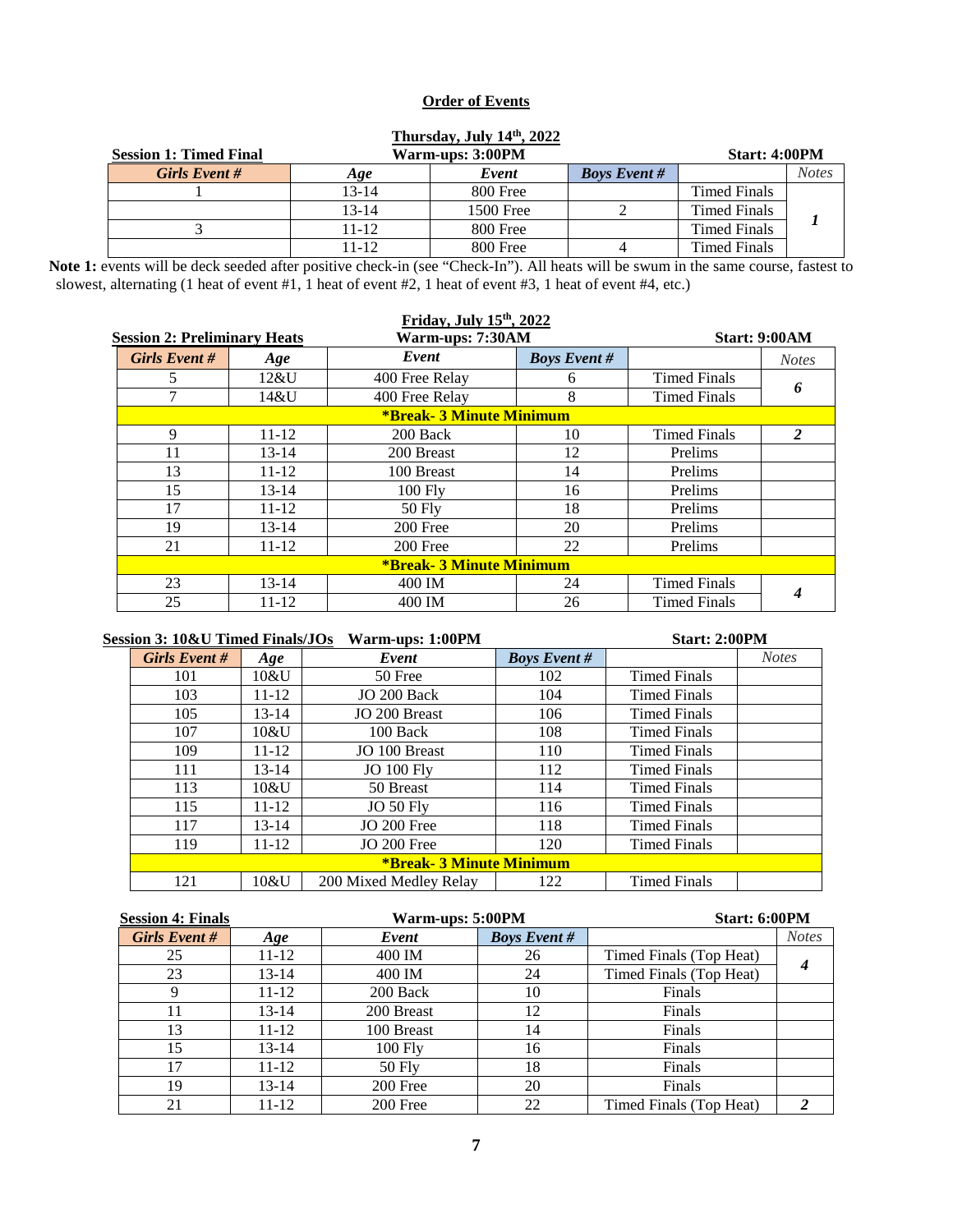## **Saturday, July 16th, 2022**

| <b>Session 5: Preliminary Heats</b> |           | Warm-ups: 7:30AM                |                     | <b>Start: 9:00AM</b> |              |
|-------------------------------------|-----------|---------------------------------|---------------------|----------------------|--------------|
| Girls Event#                        | Age       | Event                           | <b>Boys Event #</b> |                      | <b>Notes</b> |
| 27                                  | $12\&$ U  | 200 Free Relay                  | 28                  | <b>Timed Final</b>   |              |
| 29                                  | 14&U      | 200 Free Relay                  | 30                  | <b>Timed Final</b>   |              |
|                                     |           | <b>*Break- 3 Minute Minimum</b> |                     |                      |              |
| 31                                  | $11 - 12$ | 200 Breast                      | 32                  | Prelims              | 2            |
| 33                                  | 13-14     | $200$ Fly                       | 34                  | Prelims              |              |
| 35                                  | $11 - 12$ | $100$ Fly                       | 36                  | Prelims              |              |
| 37                                  | $13 - 14$ | 100 Back                        | 38                  | Prelims              |              |
| 39                                  | 11-12     | 50 Back                         | 40                  | Prelims              |              |
| 41                                  | $13 - 14$ | 200 IM                          | 42                  | Prelims              |              |
| 43                                  | 11-12     | 200 IM                          | 44                  | Prelims              |              |
| 45                                  | $13 - 14$ | 100 Free                        | 46                  | Prelims              |              |
| 47                                  | $11 - 12$ | 100 Free                        | 48                  | Prelims              |              |
|                                     |           | <b>*Break- 3 Minute Minimum</b> |                     |                      |              |
| 49                                  | 14&U      | 200 Medley Relay                | 50                  | <b>Timed Finals</b>  |              |
| 51                                  | 12&U      | 200 Medley Relay                | 52                  | <b>Timed Finals</b>  |              |

| Session 6: 10&U Timed Finals/JOs |           |                           | Warm-ups: 1:00PM    |                     | <b>Start: 2:00PM</b> |  |
|----------------------------------|-----------|---------------------------|---------------------|---------------------|----------------------|--|
| Girls Event #                    | Age       | Event                     | <b>Boys Event #</b> |                     | <b>Notes</b>         |  |
| 123                              | $10\&$ U  | 200 IM                    | 124                 | <b>Timed Finals</b> |                      |  |
| 125                              | $11 - 12$ | JO 200 Breast             | 126                 | Timed Finals        |                      |  |
| 127                              | $13 - 14$ | <b>JO 200 Fly</b>         | 128                 | <b>Timed Finals</b> |                      |  |
| 129                              | 10&U      | $50$ Fly                  | 130                 | <b>Timed Finals</b> |                      |  |
| 131                              | $11 - 12$ | <b>JO 100 Fly</b>         | 132                 | <b>Timed Finals</b> |                      |  |
| 133                              | $13 - 14$ | JO 100 Back               | 134                 | <b>Timed Finals</b> |                      |  |
| 135                              | 10&U      | 100 Breast                | 136                 | <b>Timed Finals</b> |                      |  |
| 137                              | $11 - 12$ | JO 50 Back                | 138                 | <b>Timed Finals</b> |                      |  |
| 139                              | 10&U      | 100 Free                  | 140                 | <b>Timed Finals</b> |                      |  |
| 141                              | $11 - 12$ | <b>JO 200 IM</b>          | 142                 | <b>Timed Finals</b> |                      |  |
| 143                              | $13 - 14$ | <b>JO 200 IM</b>          | 144                 | <b>Timed Finals</b> |                      |  |
| 145                              | $11 - 12$ | JO 100 Free               | 146                 | <b>Timed Finals</b> |                      |  |
| 147                              | 13-14     | $JO$ 100 Free             | 148                 | <b>Timed Finals</b> |                      |  |
|                                  |           | v*Break- 3 Minute Minimum |                     |                     |                      |  |
| 149                              | 10&U      | 200 Free Relay            | 150                 | Timed Finals        |                      |  |

| <b>Session 7: Finals</b> |           |            | Warm-ups: 5:00PM    |        |              |
|--------------------------|-----------|------------|---------------------|--------|--------------|
| Girls Event#             | Age       | Event      | <b>Boys Event #</b> |        | <b>Notes</b> |
| 31                       | 11-12     | 200 Breast | 32                  | Finals |              |
| 33                       | $13 - 14$ | $200$ Fly  | 34                  | Finals |              |
| 35                       | 11-12     | 100 Fly    | 36                  | Finals |              |
| 37                       | $13 - 14$ | 100 Back   | 38                  | Finals |              |
| 39                       | 11-12     | 50 Back    | 40                  | Finals |              |
| 41                       | $13 - 14$ | 200 IM     | 42                  | Finals |              |
| 43                       | $11 - 12$ | 200 IM     | 44                  | Finals |              |
| 45                       | $13 - 14$ | 100 Free   | 46                  | Finals |              |
| 47                       | 11-12     | 100 Free   | 48                  | Finals |              |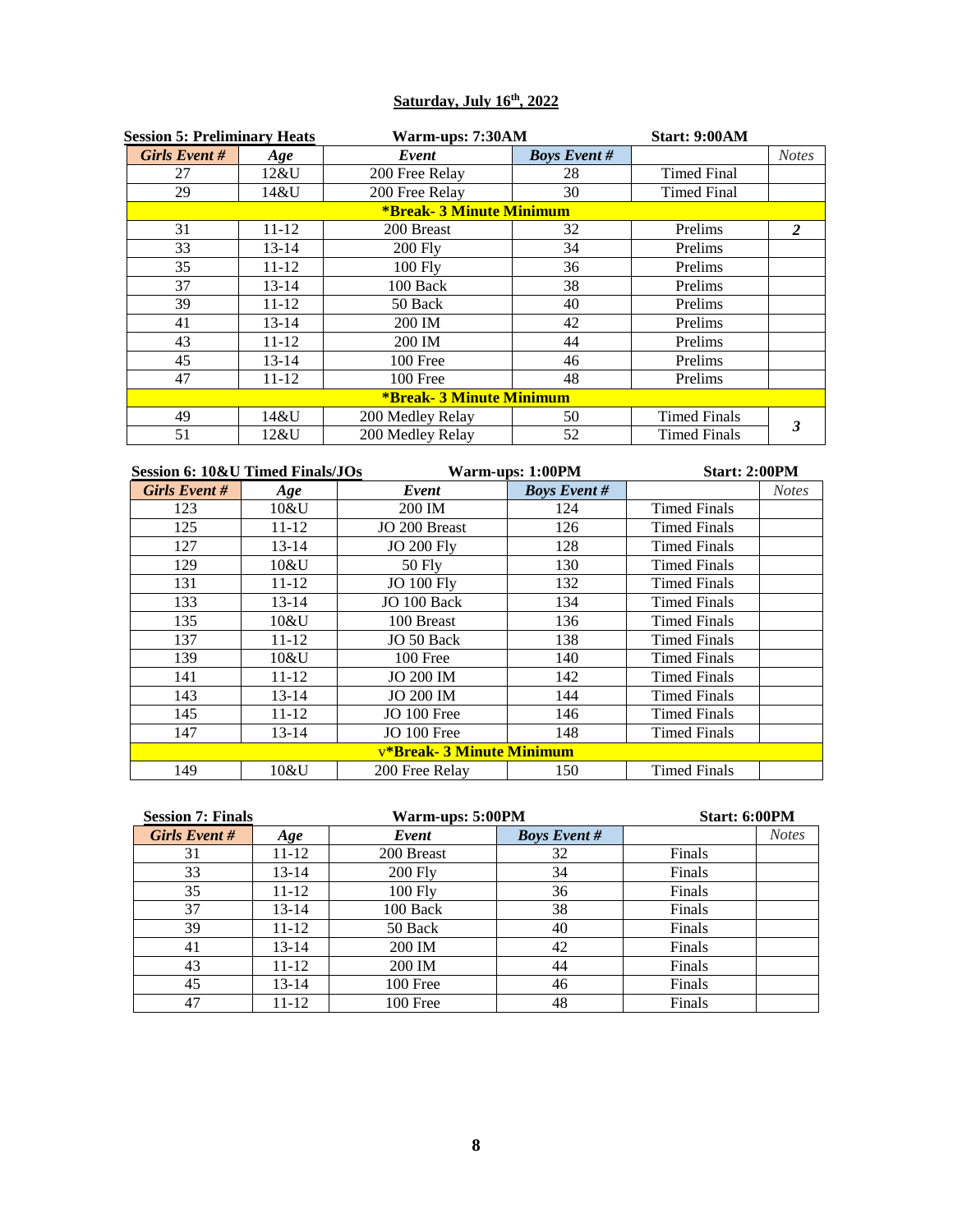#### **Sunday, July 17th, 2022**

| <b>Session 8: Preliminary Heats</b> |                                 |           | Warm-ups: 7:30AM         | <b>Start: 9:00AM</b> |                     |   |  |
|-------------------------------------|---------------------------------|-----------|--------------------------|----------------------|---------------------|---|--|
| <b>Girls Event #</b><br>Age         |                                 | Event     | <b>Boys Event #</b>      |                      | <b>Notes</b>        |   |  |
|                                     | 53                              | 12&U      | 400 Medley Relay         | 54                   | <b>Timed Finals</b> |   |  |
|                                     | 55                              | 14&U      | 400 Medley Relay         | 56                   | <b>Timed Finals</b> | 6 |  |
|                                     |                                 |           | *Break- 3 Minute Minimum |                      |                     |   |  |
|                                     | 57                              | $11 - 12$ | $200$ Fly                | 58                   | <b>Timed Finals</b> | 2 |  |
|                                     | 59                              | $13 - 14$ | 200 Back                 | 60                   | Prelims             |   |  |
|                                     | 61                              | $11 - 12$ | 100 Back                 | 62                   | Prelims             |   |  |
|                                     | 63                              | $13 - 14$ | 100 Breast               | 64                   | Prelims             |   |  |
|                                     | 65                              | $11 - 12$ | 50 Breast                | 66                   | Prelims             |   |  |
|                                     | 67                              | $13 - 14$ | 50 Free                  | 68                   | Prelims             |   |  |
|                                     | 69<br>$11 - 12$<br>50 Free      |           | 70                       | Prelims              |                     |   |  |
|                                     | <b>*Break- 3 Minute Minimum</b> |           |                          |                      |                     |   |  |
|                                     | 71                              | $13 - 14$ | 400 Free                 | 72                   | Prelims             | 8 |  |
|                                     | 73                              | $11 - 12$ | 400 Free                 | 74                   | <b>Timed Finals</b> |   |  |

| Session 9: 10&U Timed Finals/Jos |                                 |                   | Warm-ups: 1:00PM    | <b>Start: 2:00PM</b> |              |  |  |
|----------------------------------|---------------------------------|-------------------|---------------------|----------------------|--------------|--|--|
| <b>Girls Event #</b>             | Age                             | Event             | <b>Boys Event #</b> |                      | <b>Notes</b> |  |  |
| 151                              | 10&U                            | 200 Free          | 152                 | <b>Timed Finals</b>  |              |  |  |
| 153                              | 11-12                           | <b>JO 200 Fly</b> | 154                 | Timed Finals         |              |  |  |
| 155                              | $13 - 14$                       | JO 200 Back       | 156                 | <b>Timed Finals</b>  |              |  |  |
| 157                              | 10&U                            | 50 Back           | 158                 | <b>Timed Finals</b>  |              |  |  |
| 159                              | $11 - 12$                       | JO 100 Back       | 160                 | <b>Timed Finals</b>  |              |  |  |
| 161                              | $13 - 14$                       | JO 100 Breast     | 162                 | <b>Timed Finals</b>  |              |  |  |
| 163                              | $11 - 12$                       | JO 50 Breast      | 164                 | <b>Timed Finals</b>  |              |  |  |
| 165                              | 10&U                            | 100 Fly           | 166                 | <b>Timed Finals</b>  |              |  |  |
| 167                              | $11 - 12$                       | JO 50 Free        | 168                 | <b>Timed Finals</b>  |              |  |  |
| 169                              | $13 - 14$                       | JO 50 Free        | 170                 | <b>Timed Finals</b>  |              |  |  |
|                                  | <b>*Break- 3 Minute Minimum</b> |                   |                     |                      |              |  |  |
| 171                              | 10&U                            | 200 Medley Relay  | 172                 | <b>Timed Finals</b>  |              |  |  |
| 173                              | $11 - 14$                       | JO 400 Free       | 174                 | <b>Timed Finals</b>  | 5            |  |  |
| 175                              | 10&U                            | 400 Free          | 176                 | <b>Timed Finals</b>  |              |  |  |

| <b>Session 10: Finals</b> |               |           | Warm-ups: 4:30PM |                        | <b>Start: 5:30PM</b>    |              |  |
|---------------------------|---------------|-----------|------------------|------------------------|-------------------------|--------------|--|
|                           | Girls Event # | Age       | Event            | <b>Boys Event</b><br># |                         | <b>Notes</b> |  |
|                           | 57            | $11 - 12$ | <b>200 Fly</b>   | 58                     | Timed Finals (Top Heat) |              |  |
|                           | 59            | 13-14     | 200 Back         | 60                     | Finals                  |              |  |
|                           | 61            | $11 - 12$ | 100 Back         | 62                     | Finals                  |              |  |
|                           | 63            | $13 - 14$ | 100 Breast       | 64                     | Finals                  |              |  |
|                           | 65            | 11-12     | 50 Breast        | 66                     | Finals                  |              |  |
|                           | 67            | 13-14     | 50 Free          | 68                     | Finals                  |              |  |
|                           | 69            | $11 - 12$ | 50 Free          | 70                     | Finals                  |              |  |
|                           | 71            | $13 - 14$ | 400 Free         | 72                     | Finals                  |              |  |

Note 2: events will be deck seeded after positive check-in (see "Check-In"). All heats will be contested during prelims, except the fastest checked-in heat in each gender, which will be contested during finals.

**Note 3:** all heats to be contested during prelims.

Note 4: events will be deck seeded after positive check-in (see "Check-In"). All heats will be contested during prelims, except the fastest checked-in heat in each gender for each age group, which will be contested during finals. During Prelims, event will be swum at the end of the session in event order. During Finals, events will be swum at the beginning of the session, 11-12s first then 13-14s.

**Note 5:** events will be deck seeded after positive check-in (see "Check-In"). Events will swim in regular order, slow to fast.

**Note 6:** all 400 Relays will be seeded after positive check-in (see "Check-In"). All heats will swim in PRELIMS.

Note 7: events will be deck seeded after positive check-in (see "Check-In"). All heats will be contested during prelims, except the fastest checked-in heat in each gender, which will be contested during finals. During Prelims all heats will be contest at the end of the session; during Finals, events will be swum at the beginning of the session.

Note 8: events will be deck seeded after positive check-in (see "Check-In"). All heats will be contested during prelims, except the fastest checked-in heat in each gender, which will be contested during finals. During Prelims, all heats will be contest at the end of the session; During Finals heat will be swam following the 11-12 100 Back. \* Breaks before and after relays will be 3min minimum and meet re-start time shall be announced at the start of the break.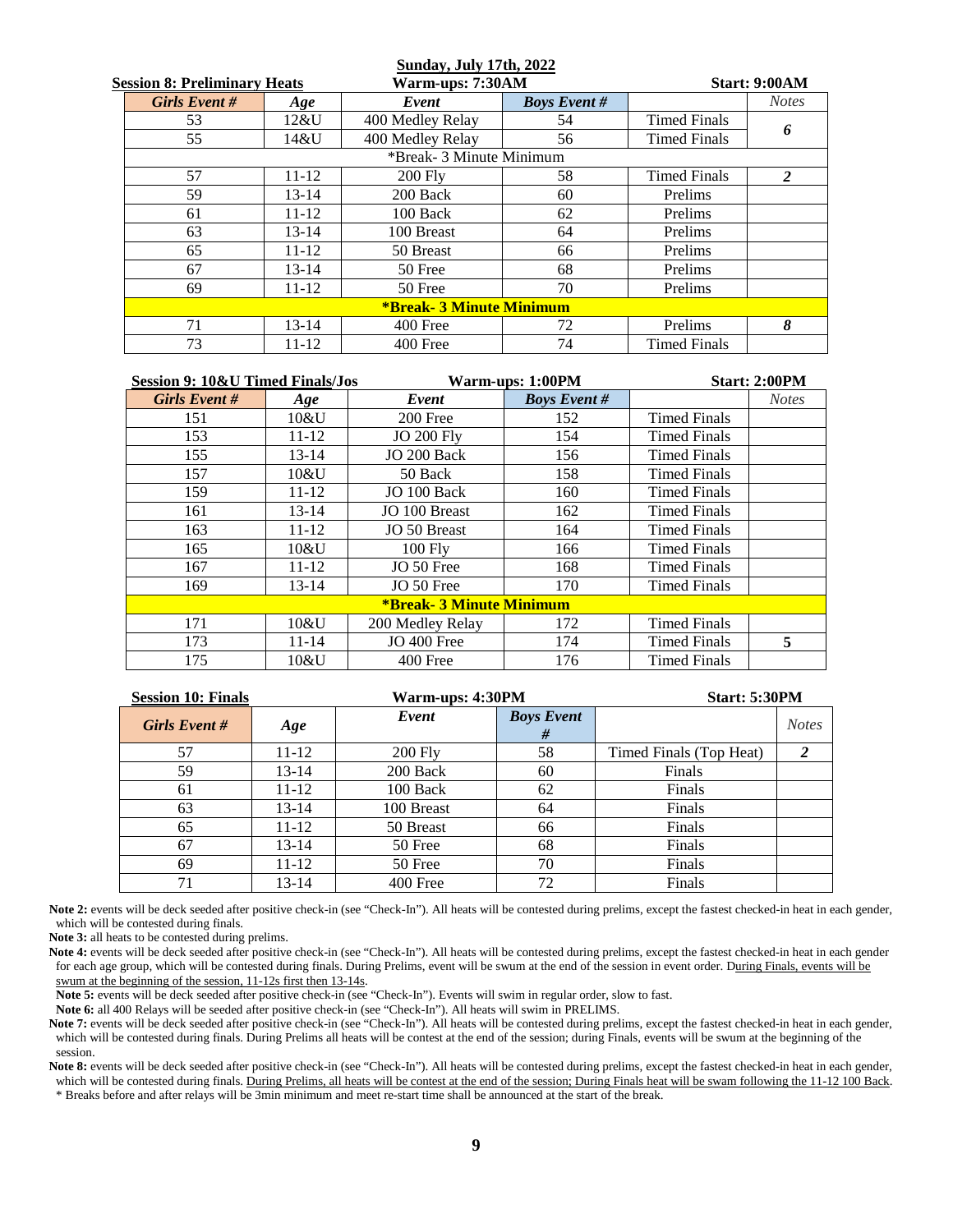| <b>YARDS</b> | <b>GIRLS - SHORT COURSE</b><br><b>EVENT</b> |                  | <b>YARDS</b>    | <b>BOYS - SHORT COURSE</b> |               |              |              |           |
|--------------|---------------------------------------------|------------------|-----------------|----------------------------|---------------|--------------|--------------|-----------|
| 10&U         | $11 - 12$                                   | 13-14            | <b>DISTANCE</b> | <b>STROKE</b>              | <b>COURSE</b> | 13-14        | $11 - 12$    | 10&U      |
| 33.49        | 28.59                                       | 25.89            | 50              | Free                       | <b>SCY</b>    | 24.39        | 27.79        | 33.39     |
| 1:15.19      | 1:02.99                                     | 56.29            | 100             | Free                       | <b>SCY</b>    | 53.89        | 1:01.89      | 1:16.09   |
| 2:51.19      | 2:16.99                                     | 2:02.39          | 200             | Free                       | <b>SCY</b>    | 1:56.99      | 2:15.89      | 2:50.39   |
| 7:20.99      | 6:02.99                                     | 5:30.49          | 500             | Free                       | <b>SCY</b>    | 5:17.89      | 6:11.49      | 7:21.99   |
| <b>NA</b>    | 13:28.8<br>9                                | 11:35.99         | 1000            | Free                       | <b>SCY</b>    | 11:10.8<br>9 | 12:32.9<br>9 | <b>NA</b> |
| <b>NA</b>    | 9                                           | 22:10.9 19:25.79 | 1650            | Free                       | <b>SCY</b>    | 18:50.8<br>9 | 22:11.9<br>9 | <b>NA</b> |
| 39.49        | 33.49                                       | <b>NA</b>        | 50              | <b>Back</b>                | <b>SCY</b>    | <b>NA</b>    | 32.99        | 39.89     |
| 1:27.09      | 1:12.99                                     | 1:03.49          | 100             | <b>Back</b>                | <b>SCY</b>    | 1:00.79      | 1:11.99      | 1:29.29   |
| <b>NA</b>    | 2:36.89                                     | 2:18.39          | 200             | <b>Back</b>                | <b>SCY</b>    | 2:13.99      | 2:36.99      | <b>NA</b> |
| 46.09        | 38.39                                       | <b>NA</b>        | 50              | <b>Breast</b>              | <b>SCY</b>    | <b>NA</b>    | 38.39        | 47.39     |
| 1:41.99      | 1:23.99                                     | 1:14.09          | 100             | <b>Breast</b>              | <b>SCY</b>    | 1:08.89      | 1:23.09      | 1:45.19   |
| <b>NA</b>    | 2:58.99                                     | 2:40.39          | 200             | <b>Breast</b>              | <b>SCY</b>    | 2:34.49      | 3:08.39      | <b>NA</b> |
| 39.89        | 31.59                                       | <b>NA</b>        | 50              | Fly                        | <b>SCY</b>    | <b>NA</b>    | 31.39        | 39.79     |
| 1:40.79      | 1:13.99                                     | 1:03.19          | 100             | Fly                        | <b>SCY</b>    | 1:00.59      | 1:12.99      | 1:37.39   |
| <b>NA</b>    | 2:51.99                                     | 2:29.19          | 200             | Fly                        | <b>SCY</b>    | 2:19.19      | 3:04.49      | <b>NA</b> |
| 1:27.19      | 1:12.99                                     | 1:05.19          | 100             | IM                         | <b>SCY</b>    | 1:01.49      | 1:11.99      | 1:27.29   |
| 3:16.79      | 2:31.89                                     | 2:19.09          | 200             | IM                         | <b>SCY</b>    | 2:13.89      | 2:32.69      | 3:20.49   |
| <b>NA</b>    | 5:35.99                                     | 4:59.49          | 400             | IM                         | <b>SCY</b>    | 4:47.79      | 5:43.59      | <b>NA</b> |

|           | <b>Girls-Long Course Meters</b> |           |                 |               |               | <b>Boys-Long Course Meters</b> |           |           |
|-----------|---------------------------------|-----------|-----------------|---------------|---------------|--------------------------------|-----------|-----------|
| 10&U      | $11 - 12$                       | $13 - 14$ | <b>DISTANCE</b> | <b>STROKE</b> | <b>COURSE</b> | $13 - 14$                      | $11 - 12$ | 10&u      |
| 38.29     | 32.69                           | 29.89     | 50              | Free          | <b>LCM</b>    | 28.69                          | 32.59     | 38.79     |
| 1:27.89   | 1:11.69                         | 1:04.99   | 100             | Free          | <b>LCM</b>    | 1:02.59                        | 1:11.39   | 1:27.29   |
| 3:16.19   | 2:35.69                         | 2:20.59   | 200             | Free          | <b>LCM</b>    | 2:15.19                        | 2:36.09   | 3:17.89   |
| 6:28.19   | 5:33.99                         | 4:59.09   | 400             | Free          | <b>LCM</b>    | 4:56.79                        | 5:39.99   | 6:28.19   |
| <b>NA</b> | 11:52.99                        | 10:24.99  | 800             | Free          | <b>LCM</b>    | 10:08.5<br>9                   | 11:21.89  | <b>NA</b> |
| <b>NA</b> | 23:12.89                        | 20:01.49  | 1500            | Free          | <b>LCM</b>    | 19:35.9<br>9                   | 22:54.59  | <b>NA</b> |
| 45.89     | 38.79                           | <b>NA</b> | 50              | <b>Back</b>   | <b>LCM</b>    | <b>NA</b>                      | 39.59     | 47.09     |
| 1:41.89   | 1:25.29                         | 1:14.99   | 100             | <b>Back</b>   | <b>LCM</b>    | 1:12.99                        | 1:22.79   | 1:45.29   |
| <b>NA</b> | 3:10.79                         | 2:39.89   | 200             | <b>Back</b>   | <b>LCM</b>    | 2:35.49                        | 3:03.79   | <b>NA</b> |
| 53.89     | 44.29                           | <b>NA</b> | 50              | <b>Breast</b> | <b>LCM</b>    | <b>NA</b>                      | 44.09     | 54.89     |
| 1:58.49   | 1:38.89                         | 1:27.99   | 100             | <b>Breast</b> | <b>LCM</b>    | 1:23.59                        | 1:38.49   | 2:02.29   |
| <b>NA</b> | 3:32.09                         | 3:08.79   | 200             | <b>Breast</b> | <b>LCM</b>    | 3:01.09                        | 3:35.39   | <b>NA</b> |
| 46.99     | 35.99                           | <b>NA</b> | 50              | Fly           | <b>LCM</b>    | <b>NA</b>                      | 36.99     | 48.79     |
| 2:08.99   | 1:24.09                         | 1:13.49   | 100             | Fly           | <b>LCM</b>    | 1:10.59                        | 1:25.89   | 2:08.99   |
| <b>NA</b> | 3:30.49                         | 2:50.29   | 200             | Fly           | <b>LCM</b>    | 2:45.59                        | 3:36.39   | <b>NA</b> |
| 3:53.19   | 2:55.69                         | 2:41.89   | 200             | IM            | <b>LCM</b>    | 2:34.59                        | 2:56.69   | 3:53.19   |
| <b>NA</b> | 6:27.49                         | 5:43.09   | 400             | IM            | <b>LCM</b>    | 5:32.79                        | 7:03.99   | <b>NA</b> |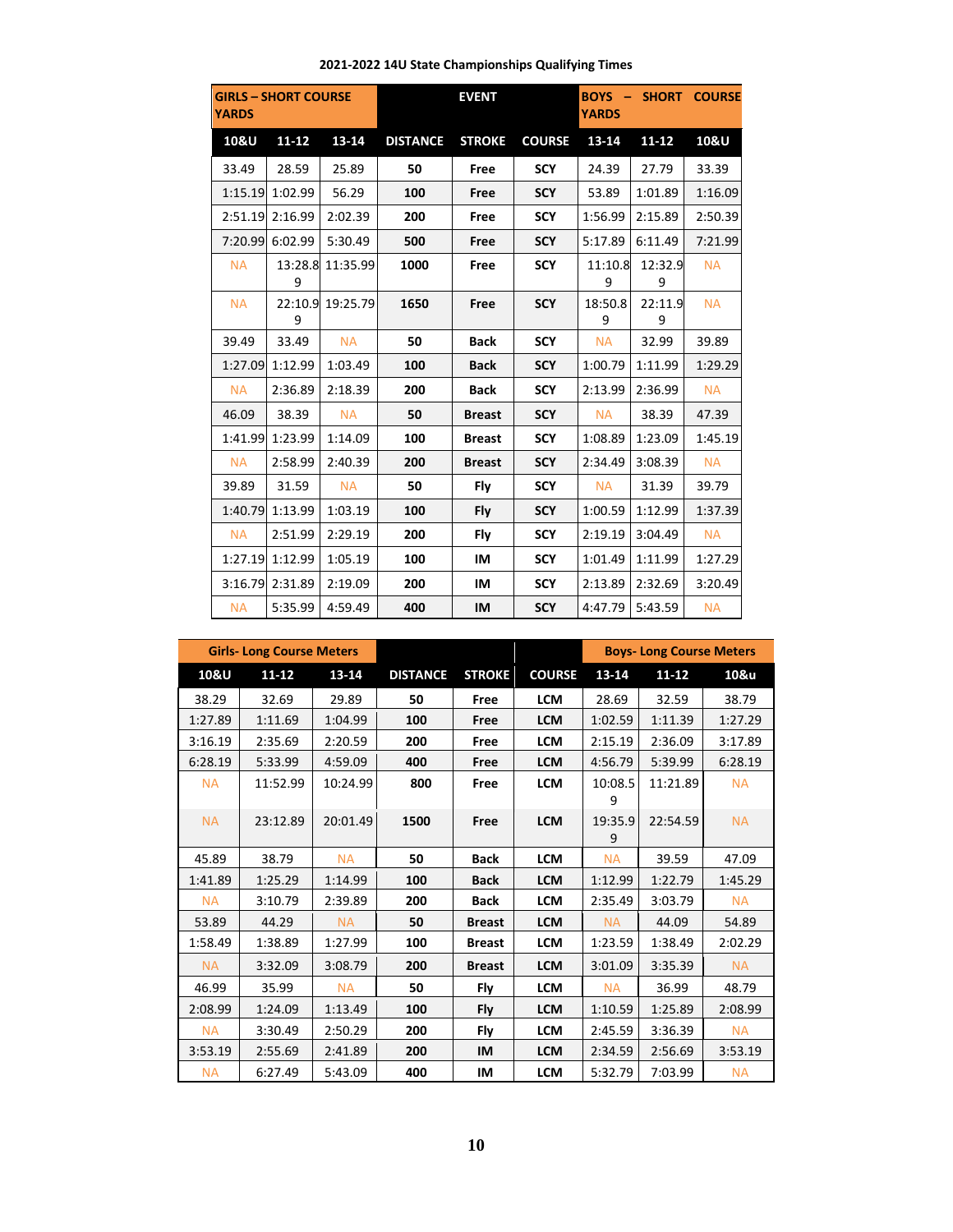| <b>Relays Qualifying Times</b> |  |         |  |         |     |                               |            |         |         |         |
|--------------------------------|--|---------|--|---------|-----|-------------------------------|------------|---------|---------|---------|
| 10&U                           |  | 12&U    |  | 14&U    |     |                               |            | 14&U    | 12&U    | 10&U    |
| 2:48.49                        |  | 2:23.39 |  | 2:13.29 | 200 | <b>Free Relay</b>             | <b>LCM</b> | 2:05.79 | 2:22.59 | 2:46.79 |
|                                |  | 5:07.99 |  | 4:48.59 | 400 | <b>Free Relay</b>             | <b>LCM</b> | 4:35.59 | 5:14.99 |         |
| 3:18.19                        |  | 2:43.09 |  | 2:33.49 | 200 | <b>Medley</b><br><b>Relay</b> | <b>LCM</b> | 2:36.69 | 2:46.69 | 3:19.29 |
|                                |  | 6:02.29 |  | 5:34.99 | 400 | <b>Medley</b><br><b>Relay</b> | <b>LCM</b> | 5:19.89 | 6:16.39 |         |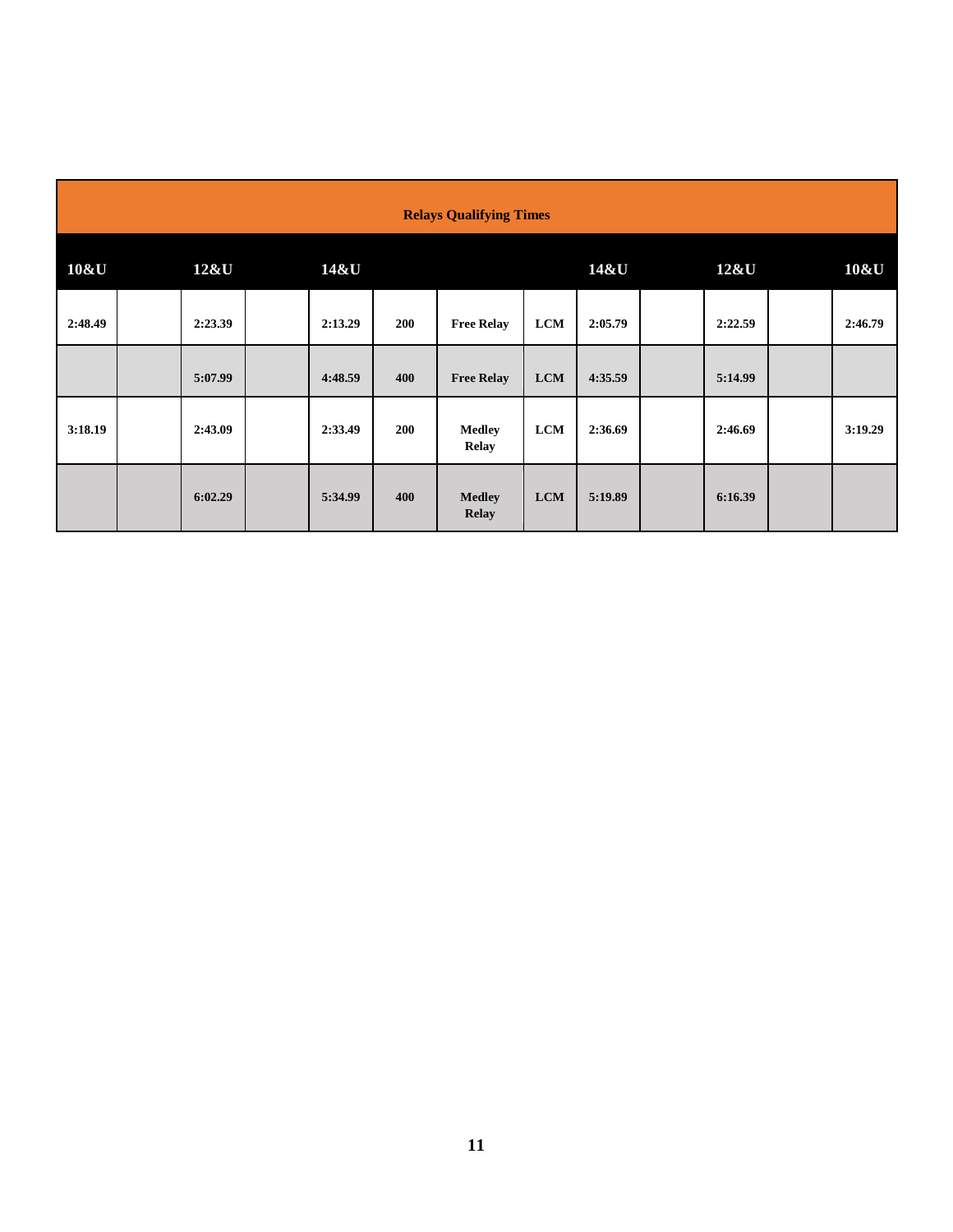|           | $GIRLS -$<br><b>SCY JO Cuts</b> |                            |                          |                          |           | <b>BOYS-SCYJO</b><br>Cuts |
|-----------|---------------------------------|----------------------------|--------------------------|--------------------------|-----------|---------------------------|
| $11 - 12$ | $13-$<br>14                     | <b>DISTA</b><br><b>NCE</b> | <b>STRO</b><br>KE        | <b>COUR</b><br><b>SE</b> | $13 - 14$ | $11 - 12$                 |
| 30.59     | 27.49                           | 50                         | Free                     | SCY                      | 26.99     | 30.89                     |
| 1:05.39   | 1:00.29                         | 100                        | Free                     | <b>SCY</b>               | 58.49     | 1:05.09                   |
| 2:24.79   | 2.06.89                         | 200                        | Free                     | <b>SCY</b>               | 2:04.39   | 2:23.49                   |
| 6:15.39   | 5:44.99                         | 500                        | Free                     | <b>SCY</b>               | 5:35.69   | 6:25.19                   |
| 35.59     | <b>NA</b>                       | 50                         | <b>Back</b>              | <b>SCY</b>               | <b>NA</b> | 34.29                     |
| 1:16.89   | 1:07.39                         | 100                        | Back                     | <b>SCY</b>               | 1:04.69   | 1:16.49                   |
| 2:49.19   | 2:25.79                         | 200                        | <b>Back</b>              | <b>SCY</b>               | 2:24.29   | 2:45.09                   |
| 40.79     | <b>NA</b>                       | 50                         | <b>Breast</b>            | <b>SCY</b>               | <b>NA</b> | 42.49                     |
| 1:28.69   | 1:17.79                         | 100                        | <b>Breast</b>            | SCY                      | 1:16.59   | 1:31.09                   |
| 3:24.29   | 2:47.89                         | 200                        | <b>Breast</b>            | <b>SCY</b>               | 2:46.29   | 3:24.09                   |
| 34.29     | <b>NA</b>                       | 50                         | Fly                      | <b>SCY</b>               | <b>NA</b> | 34.69                     |
| 1:16.69   | 1:08.29                         | 100                        | <b>Fly</b>               | <b>SCY</b>               | 1:06.49   | 1:15.99                   |
| 3:04.59   | 2:36.69                         | 200                        | <b>Fly</b>               | SCY                      | 2:32.29   | 3:25.29                   |
| 1:15.39   | 1:08.89                         | 100                        | IM                       | <b>SCY</b>               | 1:07.39   | 1:16.19                   |
| 2:37.19   | 2:28.39                         | 200                        | IM                       | <b>SCY</b>               | 2:25.69   | 2:38.69                   |
|           | $GIRLS -$                       |                            |                          |                          |           | <b>BOYS - LCM</b>         |
|           | <b>LCM JO Cuts</b>              |                            |                          |                          |           | <b>JO</b> Cuts            |
| 12        | 14                              | <b>DISTA</b><br><b>NCE</b> | <b>STRO</b><br><b>KE</b> | <b>COUR</b><br><b>SE</b> | 14        | 12                        |
| 34.59     | 31.99                           | 50                         | Free                     | <b>LCM</b>               | 30.99     | 34.39                     |
| 1:14.69   | 1:07.59                         | 100                        | Free                     | <b>LCM</b>               | 1:07.09   | 1:13.49                   |
| 2:39.29   | 2:25.39                         | 200                        | Free                     | <b>LCM</b>               | 2:25.69   | 2:45.59                   |
| 5:45.99   | 5:11.79                         | 400                        | Free                     | <b>LCM</b>               | 5:10.99   | 5:45.99                   |
| 40.49     | <b>NA</b>                       | 50                         | Back                     | <b>LCM</b>               | <b>NA</b> | 41.19                     |
| 1:27.29   | 1:18.19                         | 100                        | Back                     | <b>LCM</b>               | 1:15.99   | 1:29.09                   |
| 3:35.79   | 2:47.89                         | 200                        | <b>Back</b>              | <b>LCM</b>               | 2:43.99   | 3:15.19                   |
| 46.79     | <b>NA</b>                       | 50                         | <b>Breast</b>            | <b>LCM</b>               | <b>NA</b> | 46.59                     |
| 1:45.29   | 1:30.39                         | 100                        | <b>Breast</b>            | <b>LCM</b>               | 1:27.79   | 1:44.09                   |
| 3:41.29   | 3:14.49                         | 200                        | <b>Breast</b>            | <b>LCM</b>               | 3:10.29   | 3:41.29                   |
| 38.09     | <b>NA</b>                       | 50                         | <b>Fly</b>               | <b>LCM</b>               | <b>NA</b> | 39.49                     |
| 1:29.19   | 1:17.89                         | 100                        | <b>Fly</b>               | <b>LCM</b>               | 1:15.79   | 1:32.09                   |
| 3:41.69   | 2:58.39                         | 200                        | <b>Fly</b>               | <b>LCM</b>               | 2:53.49   | 3:44.89                   |
| 3:05.59   | 2:49.69                         | 200                        | $\mathbf{IM}$            | <b>LCM</b>               | 2:46.49   | 3:01.09                   |

#### **GEORGIA SWIMMING 2022 "JO" QUALIFYING TIMES**

\*All JO events will be swum in the afternoon session in the same day/order as the State Champs

**\*\* Meet management might choose to limit ALL events 200 and up to the fastest 3 heats in each event \*\* 2022 Age Group State LCM Championships**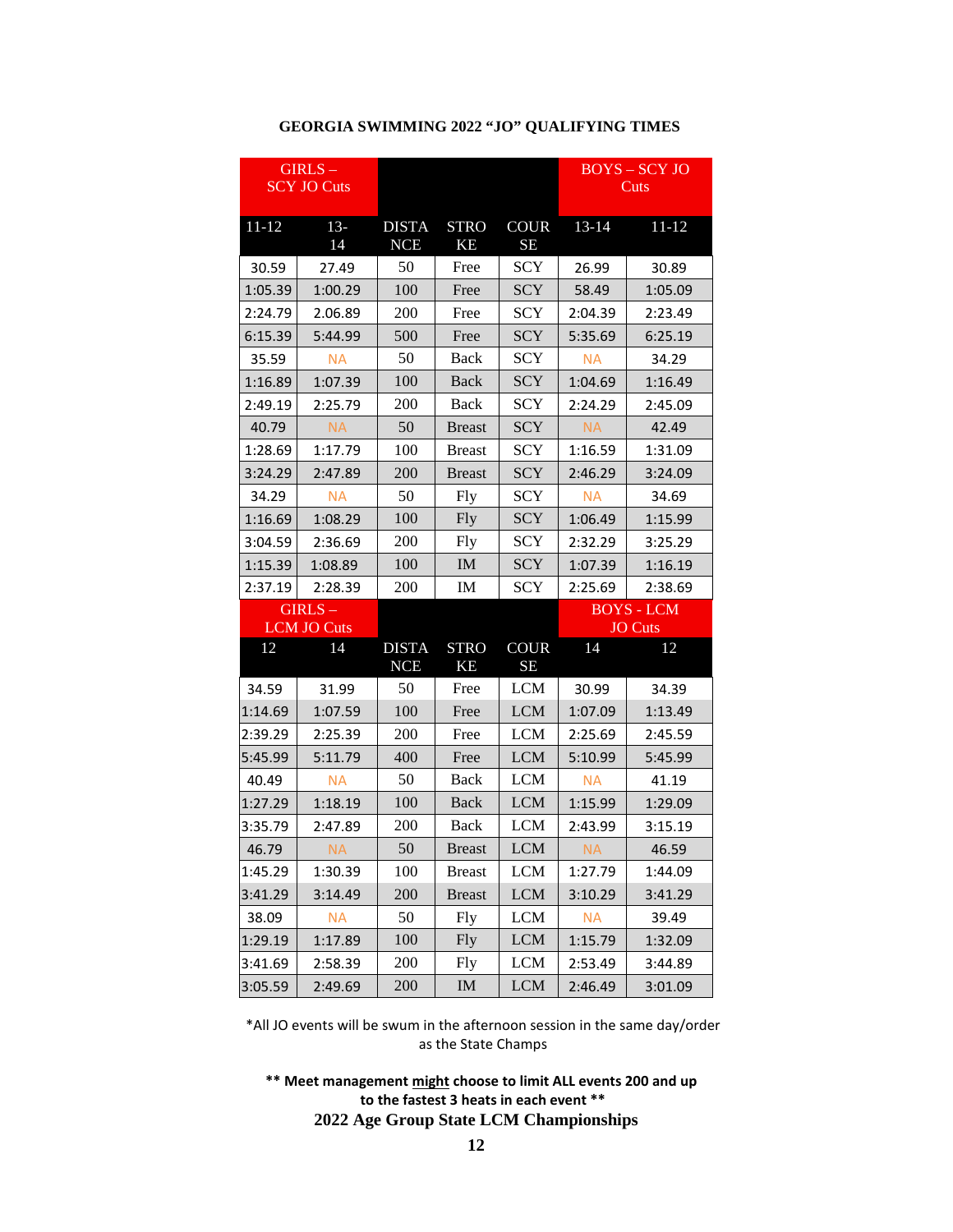**July 14th-17th, 2022** 

| Team Name                                                                                                                                                                                                                      | Team abbreviation            |                                   |  |  |  |  |
|--------------------------------------------------------------------------------------------------------------------------------------------------------------------------------------------------------------------------------|------------------------------|-----------------------------------|--|--|--|--|
|                                                                                                                                                                                                                                |                              |                                   |  |  |  |  |
|                                                                                                                                                                                                                                |                              | $\mathop{\rm Zip}\nolimits$       |  |  |  |  |
| Head Coach Lease and Coach Lease and Coach Lease and Coach Lease and Coach Lease and Coach Lease and Coach Lease and Coach Lease and Coach Lease and Coach Lease and Coach Lease and Coach Lease and Coach Lease and Coach Lea |                              |                                   |  |  |  |  |
|                                                                                                                                                                                                                                |                              |                                   |  |  |  |  |
| For entry problems call or e-mail services and the services of the services of the services of the services of the services of the services of the services of the services of the services of the services of the services of |                              |                                   |  |  |  |  |
| All coaches from your team present at the meet, must be listed                                                                                                                                                                 |                              |                                   |  |  |  |  |
| 3                                                                                                                                                                                                                              |                              |                                   |  |  |  |  |
|                                                                                                                                                                                                                                | $6. \text{ Coach}$           |                                   |  |  |  |  |
| Ind Event Fee                                                                                                                                                                                                                  | \$12.00 x number of athletes |                                   |  |  |  |  |
| <b>Relay Fee</b>                                                                                                                                                                                                               | \$21.00 x number of relays   | $=\underbrace{\phantom{aaaaaaa}}$ |  |  |  |  |
| <b>Facility Surcharge</b>                                                                                                                                                                                                      | \$21.00 per athlete          |                                   |  |  |  |  |
| <b>GA SWIM TRAVEL Surcharge</b>                                                                                                                                                                                                | \$3.00 per athletes          |                                   |  |  |  |  |
| Surcharge applies to all non-GA LSC registered swimmers                                                                                                                                                                        | \$6.00 per athlete           |                                   |  |  |  |  |
| <b>TOTAL</b>                                                                                                                                                                                                                   |                              |                                   |  |  |  |  |

**Submit one check payable to: Dynamo Swim Club** Entries must be received on or before **July 7, 2021**.

Mail entries to: Dynamo Parent Swim Club **Age Group State Meet Entries** 

### WAIVER, ACKNOWLEDGMENT AND LIABILITY RELEASE

I, the undersigned coach, or team representative, verify that all swimmers and coaches listed on the enclosed entry are registered with USA Swimming.

I acknowledge that I am familiar with the safety rules of USA Swimming and Georgia Swimming regarding warm-up procedures and that I shall be responsible for the compliance of my swimmers with those rules during this meet.

 In granting this sanction it is understood and agreed that USA Swimming, Georgia LCS, and Dynamo Parent Swim Club shall be free and harmless from any liabilities or claims for damages arising by reason of injuries to anyone during the conduct of the event.

**I have reviewed RULE 302.4 FALSE REGISTRATION and understand that if a swimmer who is not properly registered with USA Swimming competes in a sanctioned competition, Georgia Swimming Inc. may impose a fine of up to \$100.00 per event against the individual, member coach or member club submitting the entry.**

Signature/Title **Date**